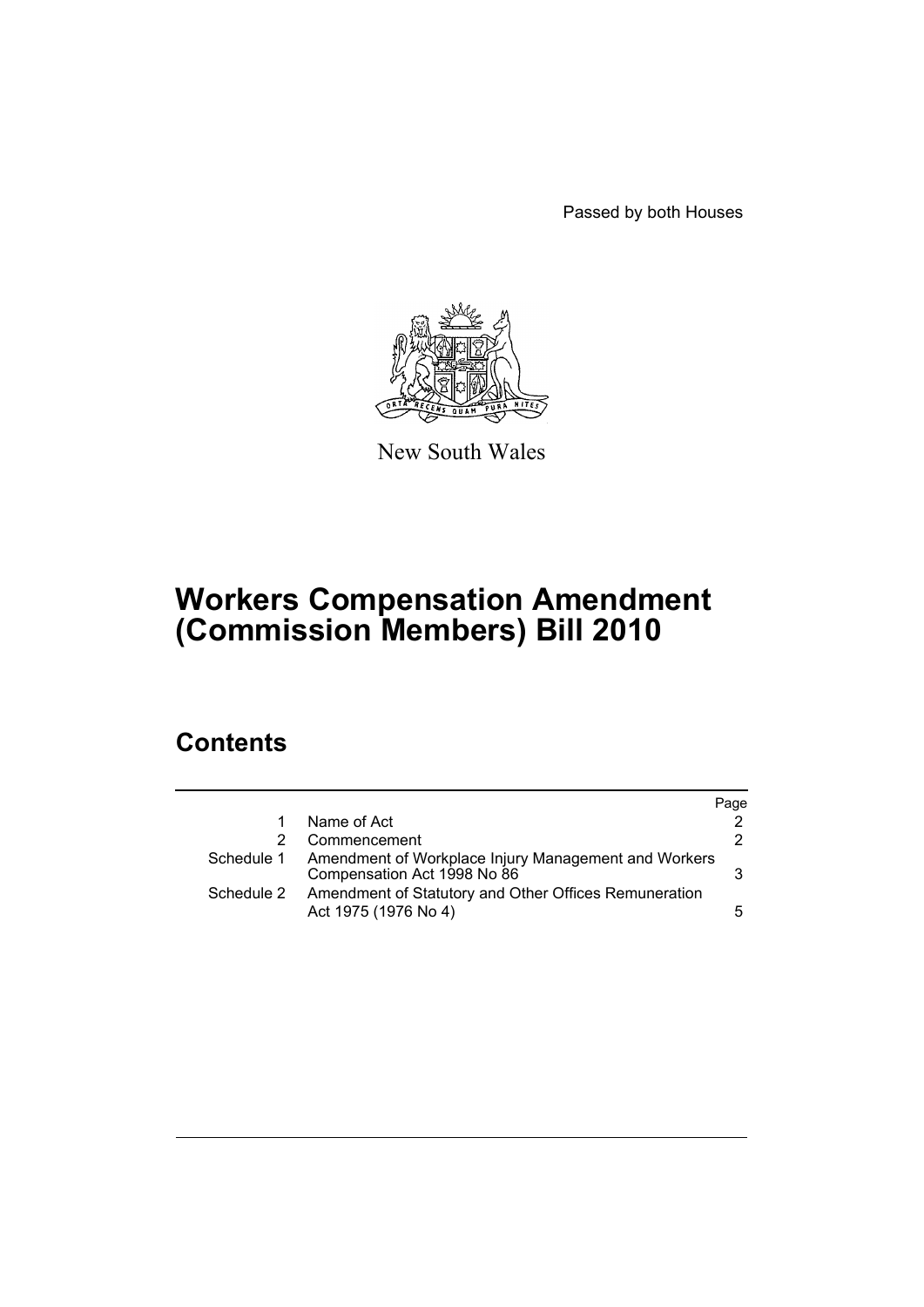*I certify that this public bill, which originated in the Legislative Assembly, has finally passed the Legislative Council and the Legislative Assembly of New South Wales.*

> *Clerk of the Legislative Assembly. Legislative Assembly, Sydney, , 2010*



New South Wales

# **Workers Compensation Amendment (Commission Members) Bill 2010**

Act No , 2010

An Act to amend the *Workplace Injury Management and Workers Compensation Act 1998* with respect to the members of the Workers Compensation Commission; and to make a consequential amendment to the *Statutory and Other Offices Remuneration Act 1975*.

*I have examined this bill and find it to correspond in all respects with the bill as finally passed by both Houses.*

*Assistant Speaker of the Legislative Assembly.*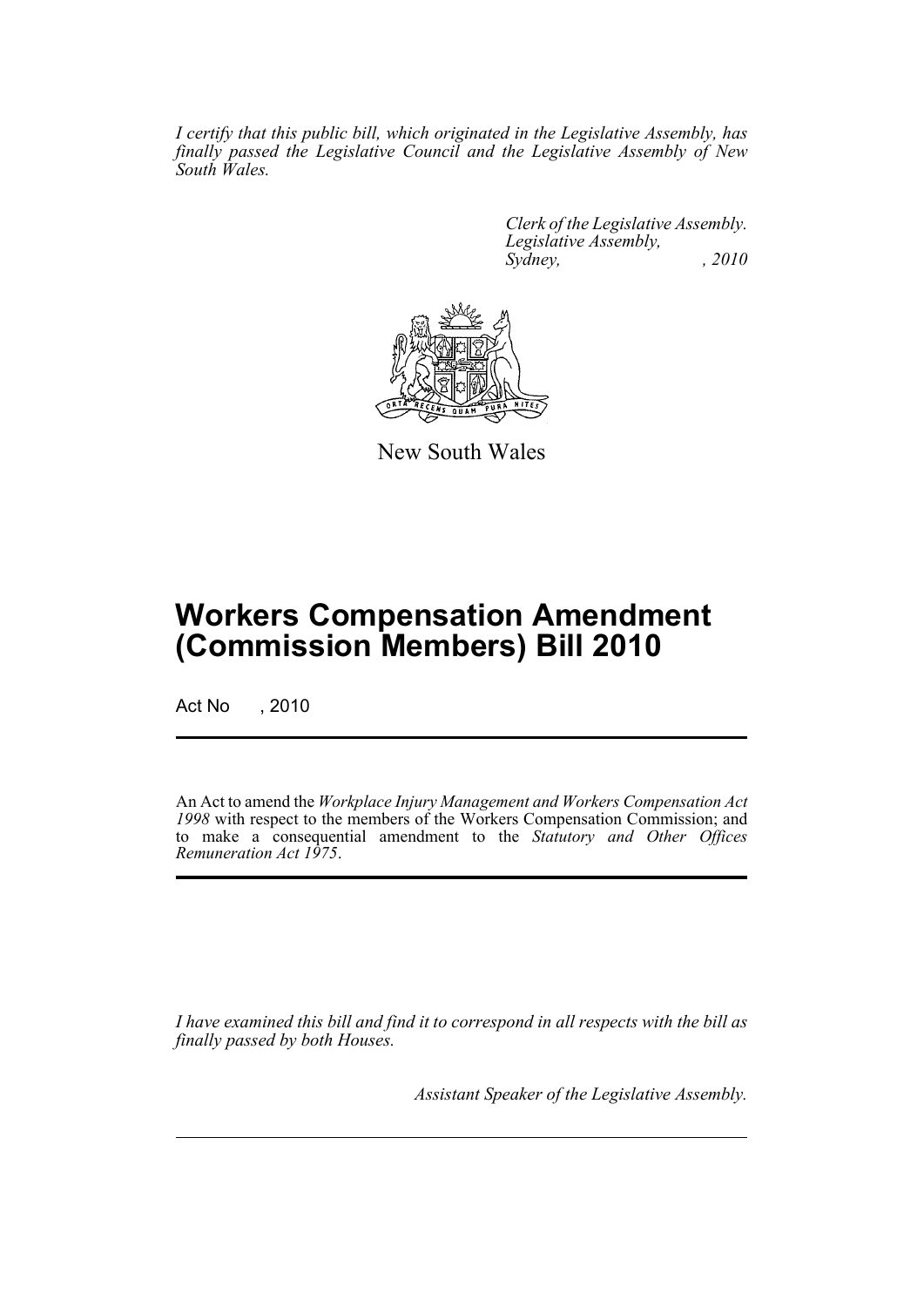# <span id="page-2-0"></span>**The Legislature of New South Wales enacts:**

# **1 Name of Act**

This Act is the *Workers Compensation Amendment (Commission Members) Act 2010*.

# <span id="page-2-1"></span>**2 Commencement**

This Act commences on the date of assent to this Act.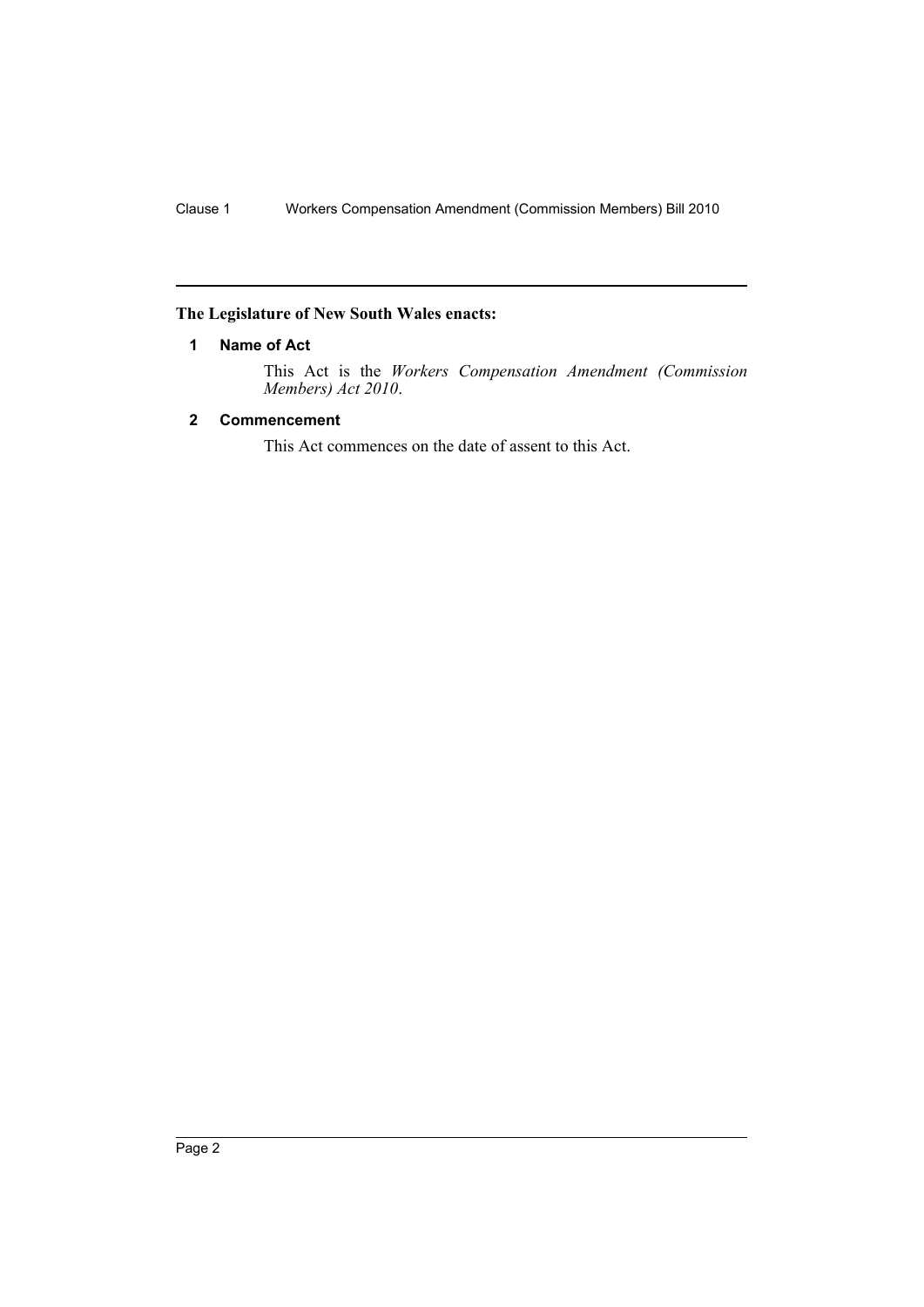Workers Compensation Amendment (Commission Members) Bill 2010

Amendment of Workplace Injury Management and Workers Compensation Act 1998 No 86 Schedule 1

# <span id="page-3-0"></span>**Schedule 1 Amendment of Workplace Injury Management and Workers Compensation Act 1998 No 86**

# **[1] Section 368**

Omit the section. Insert instead:

# **368 Members of Commission**

- (1) The Commission consists of the following members:
	- (a) a President,
	- (b) Deputy Presidents,
	- (c) a Registrar,
	- (d) Arbitrators.
- (2) The members of the Commission are to be appointed by the Minister.
- (3) The instrument of appointment of a member is to specify whether a member has been appointed as:
	- (a) the President, or
	- (b) a Deputy President, or
	- (c) the Registrar, or
	- (d) an Arbitrator.
- (4) One or more of the Arbitrators may be appointed as a Senior Arbitrator, either by the instrument of appointment of the Arbitrator or by a later instrument executed by the Minister.

#### **[2] Schedule 5 Provisions relating to members of Commission**

Omit clause 4. Insert instead:

#### **4 Remuneration**

- (1) The following are entitled to be paid remuneration (including travelling and subsistence allowances) in accordance with the *Statutory and Other Offices Remuneration Act 1975*:
	- (a) a Presidential member,
	- (b) the Registrar,
	- (c) a Senior Arbitrator or any other Arbitrator appointed on a full-time basis by the instrument of appointment of the Arbitrator or by a later instrument executed by the Minister.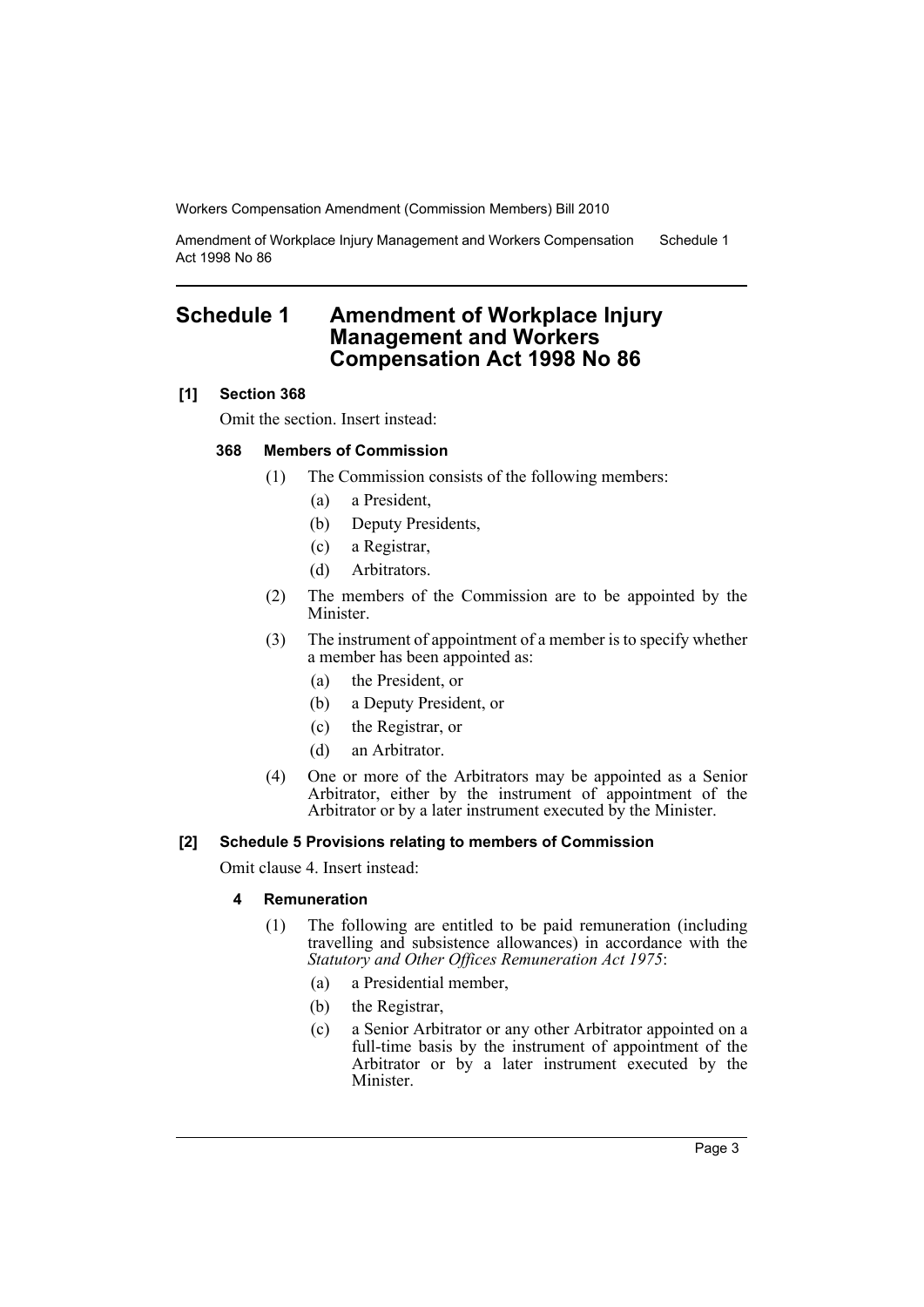Workers Compensation Amendment (Commission Members) Bill 2010

Schedule 1 Amendment of Workplace Injury Management and Workers Compensation Act 1998 No 86

> (2) Any other Arbitrator is entitled to be paid such remuneration (including travelling and subsistence allowances) in respect of work done as a member of the Commission as the Minister may from time to time determine in respect of the Arbitrator.

## **[3] Schedule 5, clause 6 Vacancy in office**

Omit "(other than an Arbitrator)" from clause 6 (2).

## **[4] Schedule 5, clause 6 (3)**

Omit the subclause.

## **[5] Schedule 5, clause 8 Seniority**

Insert after clause 8 (1) (c):

(c1) Senior Arbitrators according to the days on which their appointments took effect or, if the appointments of 2 of them took effect on the same day, according to the precedence assigned to them by their instruments of appointment,

#### **[6] Schedule 5, clause 13**

Insert after clause 12:

## **13 2010 Amending Act—saving of existing appointments**

- (1) The substitution of section 368 of this Act by the *Workers Compensation Amendment (Commission Members) Act 2010* does not affect the continuity in office of any member of the Commission holding office immediately before the Commission holding office commencement of that Act.
- (2) An Arbitrator holding office immediately before the commencement of that Act is eligible to be appointed as a Senior Arbitrator or on a full-time basis